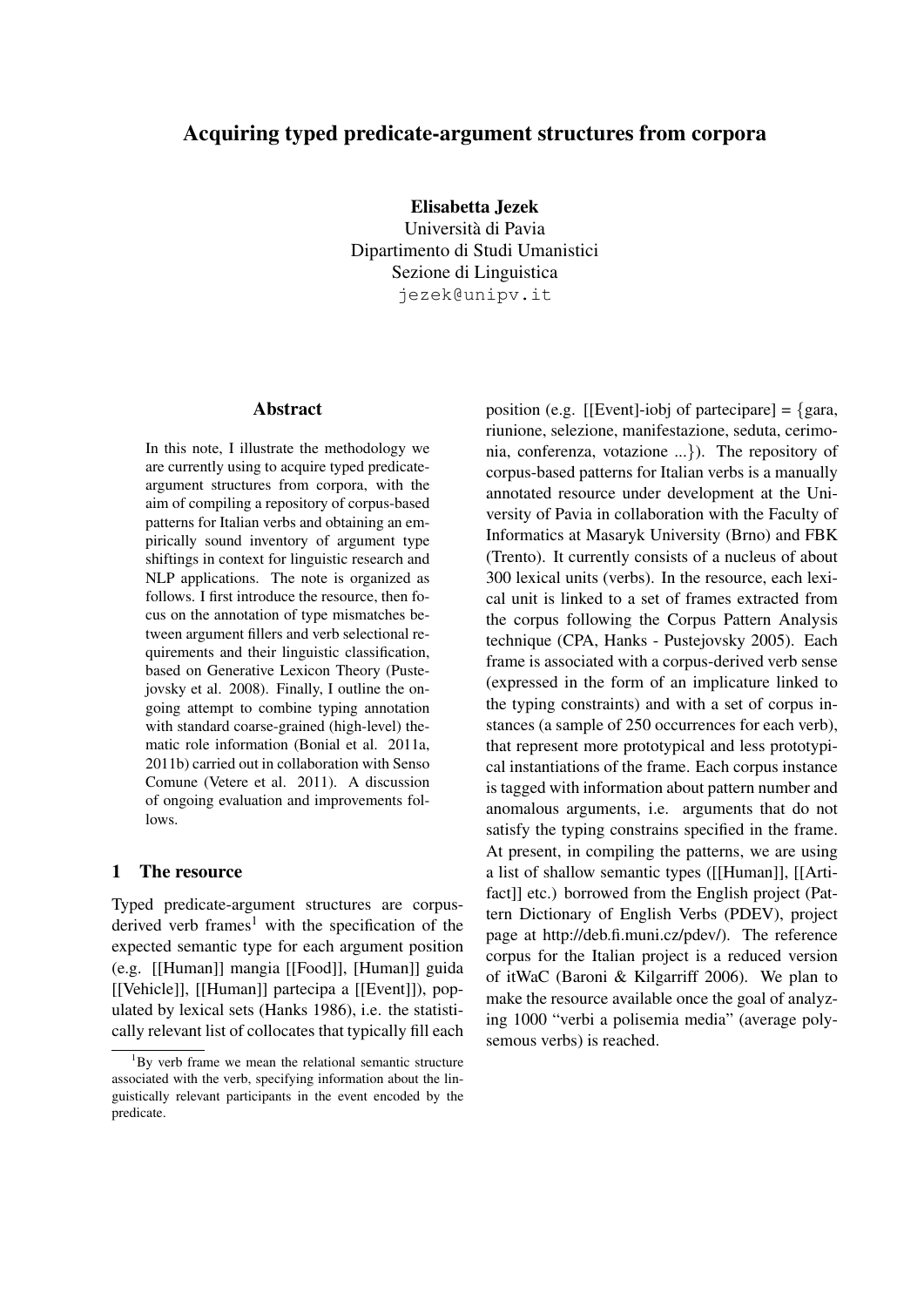## 2 Type mismatches

In acquiring the patterns from corpus data, the annotator retrieves the corpus instances, identifies the relevant structure, analyses the lexical set for each grammatical relation and associates a typing assignment to each argument position in the pattern.<sup>2</sup> Once the pattern is identified, each corpus instance is tagged with the associated pattern number. One recurrent problem that arises in this phase is the identification of mismatches between pattern type (assigned by the verb) and instance type (inherent in the argument filler) within the same grammatical relation.

### 3 Mismatch classification

Mismatches may be classified according to the following parameters:

- *Verb class* (Levin 1993, VerbNet, ...): aspectual verbs, communication verbs, perception verbs, directed motion verbs, verbs of motion using a vehicle ...
- *Targeted grammatical relation*: SUBJ OF, OBJ OF, COMPL ...
- *Shift type* (domain-preserving vs. domainshifting): Artifact as Event, Artifact as Human, Artifact as Sound, Event as Location, Vehicle as Human ...
- *Elasticity/flexibility of noun class*: Artifacts vs. Naturals ... (Lauwers and Willems 2011).

Assuming a qualia-based lexical representation for nouns, as in Generative Lexicon, mismatches may be further classified according to which quale/qualia is/are exploited or introduced in composition. Besides the four standard roles, i.e.

- *Formal* (*F*): encoding taxonomic information about the lexical item (the is-a relation);
- *Constitutive* (*C*): encoding information on the parts and constitution of an object (part-of or made-of relation);
- *Telic* (*T*): encoding information on purpose and function (the used-for or functions-as relation);
- *Agentive* (*A*): encoding information about the origin of the object (the created-by relation).

we may assume that lexical representations include values for the following relations (Pustejovsky and Jezek Forth.):

- *Natural Telic (NT)*: property that is necessarily associated with a natural kind (no intentionality). For example: *river*NT=flow, *heart*NT=pump blood.
- *Conventionalized Attribute* (CA): property/activity routinely or systematically associated with an object, but not strictly part of the identified Qualia roles. For example: *dog*CA=bark, *car*CA=park, *food*CA=digest.

#### 3.1 Data

What follows is a list of examples of mismatches classified according to the parameters introduced above: a) verb class, b) targeted grammatical relation (in italics), c) type of shift (instance type *as* pattern type) and d) targeted Quale of the noun (both relation and value). In the examples, the instances are being matched to the semantic types derived from a CPA study of these verbs.<sup>3</sup>

(1) *Aspectual Verbs*

Arriva Mirko e interrompe *la conversazione*. 'Mirko arrives and interrupts the conversation' (matching)

Il presidente interrompe *l'oratore*. 'The president interrupts the speaker' (Human as Event; T=parlare 'speak')

(2) *Communication Verbs*

Lo speaker annuncia *la partenza*. 'The speaker announces the departure' (matching) Il maggiordomo annuncia *gli invitati*. 'The butler announces the guests' (Human as Event,

<sup>2</sup>Types are conceived as abstractions over the lexical sets found in the argument slots in the corpus.

<sup>&</sup>lt;sup>3</sup>This study was used as a base to build the dataset for the SemEval-2010 shared task on coercion (see below).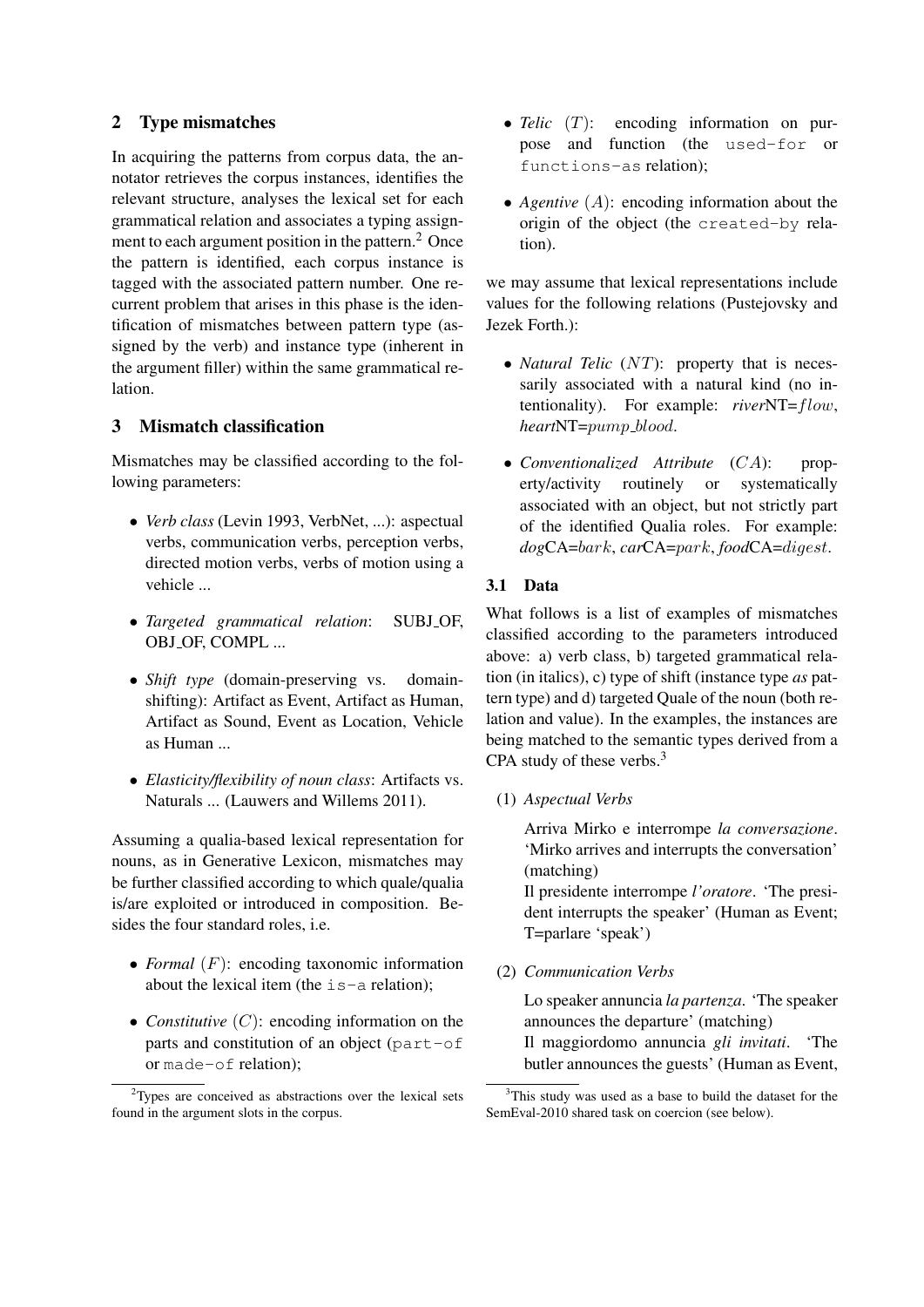#### CA=arrivare 'arrive' $)^4$

*L'altoparlante* annunciava l'arrivo del treno. 'The loudspeaker announces the arrival of the train' (Artifact as Human; T=usare 'use'(human, tool))

*Una telefonata anonima* avvisa la polizia. 'An anonymous telephone call alerted the police' (Event as Human; AG=telefonare 'phone'(human1, human2))

(3) *Avoid Verbs*

Abbiamo evitato *l'incontro*. 'We avoided the meeting' (matching)

Meglio evitare *i cibi fritti*. 'It is best to avoid fried food' (Artifact as Event; T=mangiare 'eat')

(4) *Forbid Verbs*

Nell'Italia di allora la legge vietava *l'aborto*. 'At that time in Italy law prohibited abortion' (matching)

La Francia vieta *il velo* a scuola. 'France bans the headscarf in schools' (Artifact as Event; T=indossare 'wear')

(5) *Verbs of desire (Bos 2009)*

Preferisco *bere* piuttosto che *mangiare*. 'I prefer drinking to eating' (matching)

Preferisco *la birra al vino*. 'I prefer beer to wine' (Artifact as Event; T=bere 'drink')

(6) *Perception verbs*

Rilassarsi ascoltando *il rumore della pioggia*. 'Relax while listening to the sound of rain' (matching)

Ascoltava *la radiolina* con la cuffia. 'He listened to the radio with his earphones' (Artifact as Sound: T=produrre suono 'produce\_sound')

Rimasi a lungo ad ascoltare *il suo respiro*. 'I stayed for a long while listening to his breath' (Event as Sound; NT=produrre suono 'produce\_sound')

Non ho potuto ascoltare *tutti i colleghi* 'I could not listen to all colleagues' (Human as Sound; CA=parlare 'speak')

(7) *Directed motion verbs*

Abbiamo raggiunto *l'isola* alle 5. 'We reached the island at 5' (matching)

Ho raggiunto *il semaforo* e ho svoltato a destra. 'I reached the traffic light and turned right' (Artifact as Location; CA=essere a 'be at '(location))

Gli invitati arrivano *al concerto* in ritardo. 'The guests arrive late at the concert' (Event as Location; CA=aver luogo a 'take place at'(location))

(8) *Motion using a vehicle*

*Il nostro aereo* atterra alle 21. 'Our plane lands at 9pm' (matching)

*Il pilota* è regolarmente atterrato senza problemi. 'The pilot landed regularly with no problems' (Human as Vehicle; T=pilotare 'pilot'(human, vehicle))

*Tutti i voli civili* sono atterrati. 'All civilian flights landed' (Event as Vehicle; ArgStr Exploitation?)

(9) *Vehicle Verbs*

*Luca* ha parcheggiato sotto casa. 'Luca parked near the house' (matching)

*L'ambulanza* ha parcheggiato lontano. 'The ambulance parked far away' (Vehicle as Human; T=guidare 'drive'(human, vehicle))

# Mismatch tagging

At present, we treat the entire NP as a markable. Following the CPA procedure, regular choices of types within the same argument position are coded as type alternations. Common alternations in subject position are for instance [[Human|Institution]] and [[Human|Body Part]], for example: [[Human|Body Part]] sanguina 'bleeds'. "Non-canonical lexical items breaking a particular statistical threshold are coerced into honorary membership of a semantic type in particular contexts". Honorary members are tagged as " $a$ " = anomalous arguments.

<sup>&</sup>lt;sup>4</sup>As noted by one reviewer, this example may be analyzed as an instance of a different sense of *annunciare* with different constraints. We propose instead that the sense is one and the same, and that the interpretation of the specific combination is achieved by exploiting one of the events conventionally associated with the noun.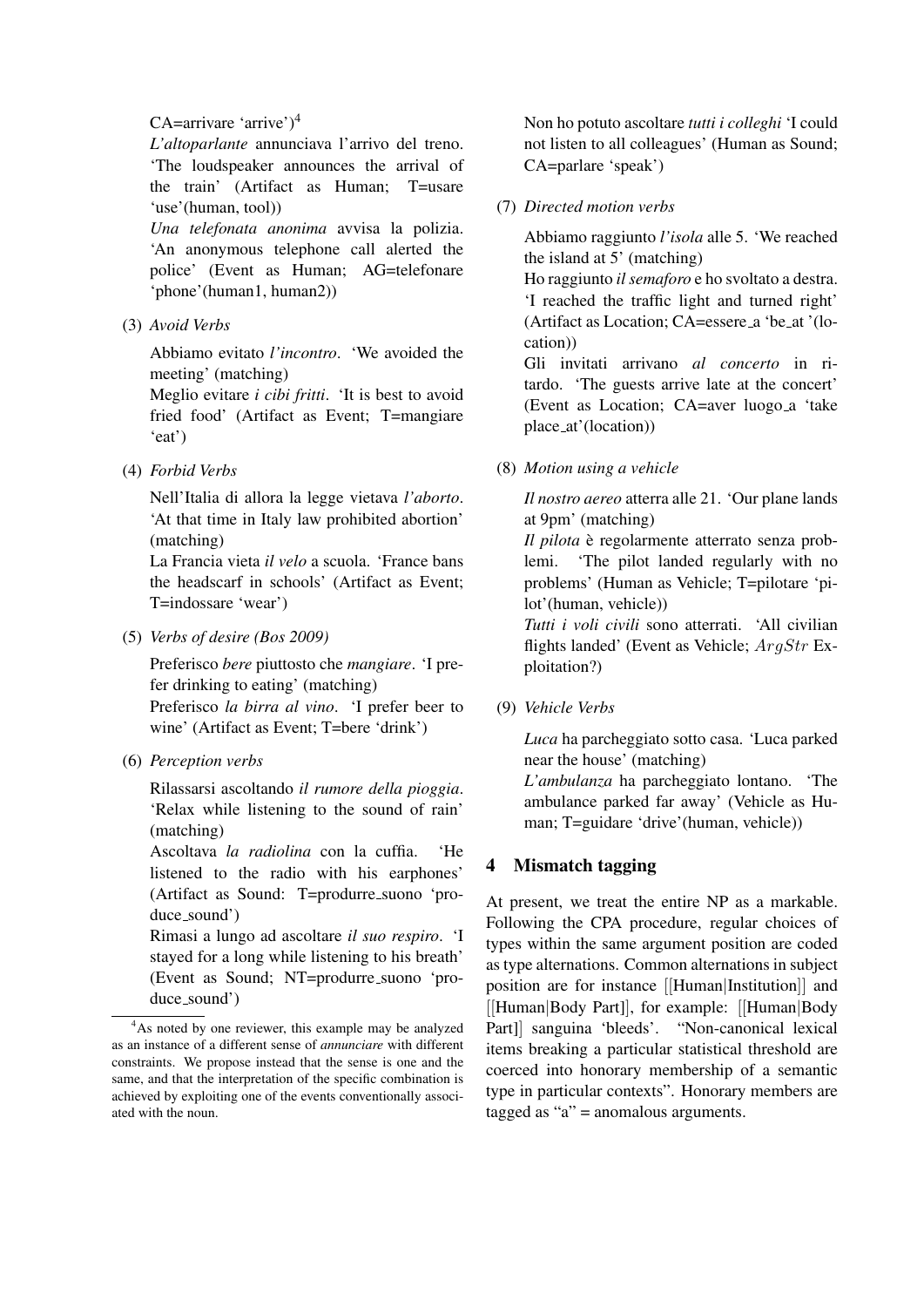### 5 Improving coercion annotation

Ongoing work focuses on improving the annotation of corpus instances in regard to three areas:

- annotating instance types,
- annotating the targeted quale/qualia in V-ARG composition,
- interfacing typing and semantic role annotation.

Each of these points is examined below.

#### 5.1 Annotating instance types

Based on Pustejovsky et al 2008, 2010 (SemEval Coercion Task) and previous attemps to annotate metonymic relations in text (Markert and Nissim 2007), in Jezek and Frontini 2010 we finalized a scheme to annotate type mismatches in the resource. The scheme foresees three layers of semantic annotation:

- the Pattern Type, which records the semantic type that is inherited by the pattern for each argument position;
- the Argument Filler, which contains the lexical material that instantiates the semantic position in the instance;
- the Instance Type, which needs to be added when the argument filler instantiates a type that does not match with the Pattern Type, otherwise it is inherited from the pattern.

The following is an example:

(10) I ragazzi hanno bevuto una pinta insieme. 'the boys drank a pint together' [[Human]-subj] beve [[Liquid]-obj]

> $\langle$ instance tid=102 $>$   $\langle$ argument id=a1 pattern\_id=p15 instance\_sem\_type=HUMAN instance syn role=subj> I ragazzi  $\langle$ argument $\rangle$   $\langle$ verb pat $tern_id=p15$  hanno bevuto  $\langle \text{verb} \rangle$  $\langle$ argument id=a2 pattern\_id=p15 instance\_sem\_type=MEASURE\_UNIT instance\_syn\_role=obj> una pinta </argument> insieme.  $\langle$ /instance $\rangle$

## 5.2 Annotating the targeted quale in V-ARG composition

In Jezek, Quochi, Calzolari 2009 and Jezek and Quochi 2010 we explored how to integrate qualia specification (relation and/or value) in the coercion annotation task, in addition to type specification. This may be attained in two ways:

- as online specification during the annotation,
- retrieving it from a pre-existing resource (e.g. SIMPLE, QS gold standard, noun-frame repository ....).

## 5.3 Interfacing types with semantic role annotation

In the resource, typing information is sometimes complemented with fine-grained semantic roles. In principle, the semantic type captures the Formal quale of the argument, which is an intrinsic property of nouns normally found in that argument slot (e.g. person, substance, artefact etc.). On the other hand, the semantic role captures an extrinsic property of the nouns in the same slot, namely one that specifies how the referent is involved in the event (e.g. as an intentional agent, an affected entity, a created entity, and so forth). This is illustrated below:

(11)  $[$ Human 1 = Legal Authority $]$  arresta 'arrest'  $[[Human 2 = Suspect]]$ 

Ongoing work focuses on improving role annotation with systematic coarse-grained roles annotation. In the context of the Senso Comune initiative (www.sensocomune.it), we designed a set of 27 coarse-grained (high-level) semantic roles based on VerbNet (VN) and LIRICS (Petukhova and Bunt 2008) and the on-going attempt to create a unified standard set for the International Standard Initiative (ISO) (Bonial et al. 2011a, b).<sup>5</sup> We conflated some LIRICS roles (e.g., Medium and Instrument), adopted some suggestions from Bonial et al. 2011a (e.g., the use of co-Agent and co-Patient rather than the unique Partner), and used some classical semantic roles like Experiencer rather than LIRICSs ambiguous Pivot. We adopted the hierarchy in Bonial

 $5$ Besides the author of this note, the group working at role annotation in Senso Comune includes Fabio Massimo Zanzotto, Laure Vieu, Guido Vetere, and Alessandro Oltramari.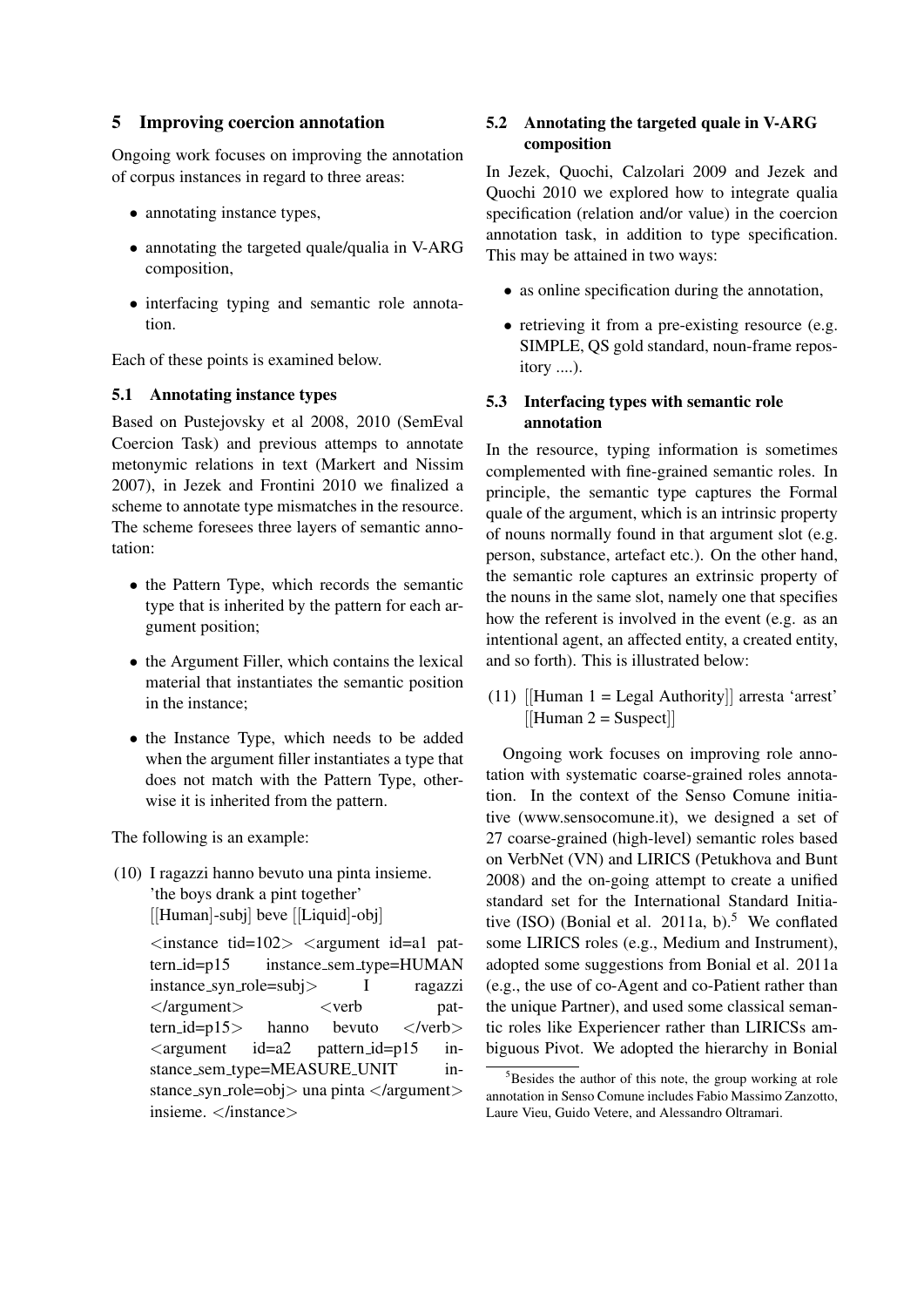et al. 2011b, but distinguished between *participants* and *context*.

We performed a pilot experiment on 400 usage examples (about 6% of the entire corpus) associated with the sense definitions of 25 fundamental verb lemmas of the Senso Comune resource to release the beta-version of the annotation scheme.

The annotation task involves tagging the usage instances with syntactic and semantic information about the participants in the frame realized by the instances, including argument/adjunct distinction. In semantic annotation, annotators are asked to attach a semantic role and an ontological category to each participant and to annotate the sense definition associated with the filler. We provide them with the hierarchical taxonomy of roles based on Bonial 2011b, together with definitions and examples for each role. The TMEO methodology (cf. Vetere et al. 2011) is used to help them selecting the ontological category in Senso Comune's top-level. For noun sense tagging, the annotator exploits the senses already available in the Senso Comune resource. Drawing on the results of previous experiments on "ontologization" of noun senses (Chiari et al. 2011), we allow multiple classification, that is, we allow the annotators to tag each slot with more than one semantic role, ontological category and sense definition. For example in the context in (12), the subject may be tagged with both Agent and Experiencer, if the annotator assumes that the participant shares entailments which belong to both roles.

(12) [I turisti AG EXP / Human] ammirano i quadri. 'The tourists admire the paintings'

The pilot experiment confirms our expectation that in category assignment, annotators are influenced by the inherent semantic properties of the referents filling the argument positions. For example, in (13) they annotate the referent of the object argument as Human, even though it is metonymically reinterpreted as Document in the context of *leggere* 'read'. Interestingly, the inherent semantic properties of the argument's referents appear to play a role also in semantic role assignment. For example, in the coercive environment in (13), the annotator hesitates whether he/she should annotate the mismatch in object position also at the role level, i.e. assigning Source instead of Theme (the latter is the role chosen

for such contexts as *leggere una lettera, il giornale* 'read a letter, the newspaper' and so forth).

(13) leggere [un autore ?SOURCE / Human] 'read an author'

This appears to hold true also when annotations of role and ontological category are performed as separate sub-tasks. That is, if annotators are asked to annotate the semantic role only (besides grammatical relations), semantic role assignment still appears to be performed (also) on the basis of the perceived inherent category of the argument filler. We are currently exploring how to approach this issue (both in theory and in annotation practice), that appears to involve several classes of phenomena, including Instruments (and other kinds of Artifacts) in Subject position, as in (2) and (9) above.

## 6 Conclusions

In this note, I described the effort of creating a repository of corpus-based patterns for Italian verbs for purposes of linguistic research and NLP application. This involves creating a corpus-based inventory of metonymic shifts as a by-product. Ongoing work focuses on improving mismatch annotation and on examining the interplay between typing and role constraints to argument selection, focusing on coercive environments.

#### Acknowledgments

I would like to thank James Pustejovsky, Alessandro Lenci, Francesca Frontini and Valeria Quochi for coercion-related discussion, and Patrick Hanks for his scientific support for the Italian CPA project. I also acknowledge Guido Vetere, Laure Vieu, Fabio Zanzotto and Alessandro Oltramari for the ongoing collaborative work on semantic role annotation within the Senso Comune initiative. Thanks also to the participants of the "Semantic and pragmatic annotation of corpora" Workshop, held at Heinrich-Heine-Universität Düsseldorf, July 16, 2012, and to four anonymous reviewers for their fruitful comments.

### 7 References

Baroni, M. and A. Kilgarriff 2006. Large Linguistically-Processed Web Corpora for Multiple